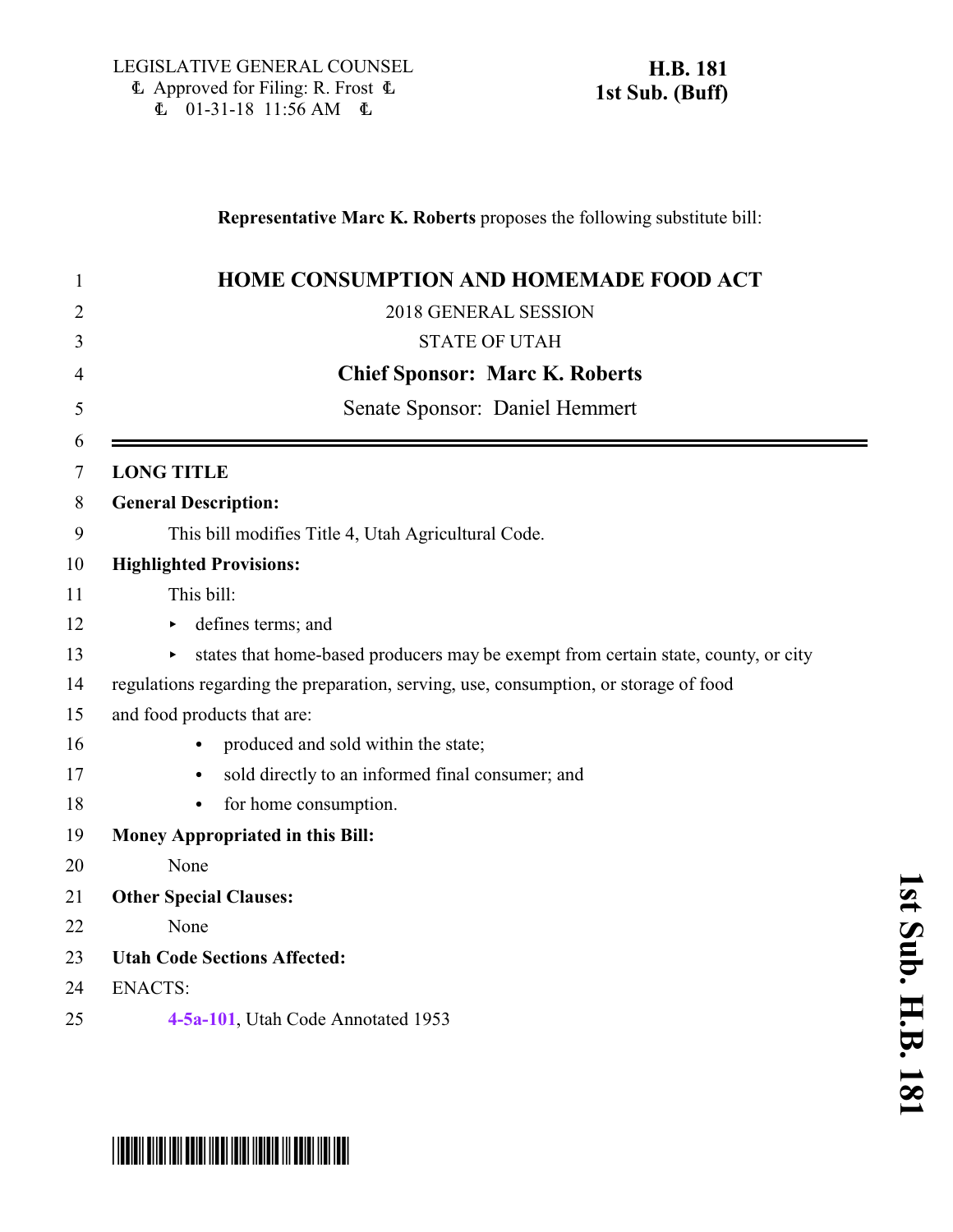## <span id="page-1-1"></span><span id="page-1-0"></span>**1st Sub. (Buff) H.B. 181 01-31-18 11:56 AM**

| 26 | 4-5a-102, Utah Code Annotated 1953                                                               |
|----|--------------------------------------------------------------------------------------------------|
| 27 | 4-5a-103, Utah Code Annotated 1953                                                               |
| 28 | 4-5a-104, Utah Code Annotated 1953                                                               |
| 29 | 4-5a-105, Utah Code Annotated 1953                                                               |
| 30 |                                                                                                  |
| 31 | Be it enacted by the Legislature of the state of Utah:                                           |
| 32 | Section 1. Section 4-5a-101 is enacted to read:                                                  |
| 33 | <b>CHAPTER 5a. HOME CONSUMPTION AND HOMEMADE FOOD ACT</b>                                        |
| 34 | 4-5a-101. Title.                                                                                 |
| 35 | This chapter is known as the "Home Consumption and Homemade Food Act."                           |
| 36 | Section 2. Section 4-5a-102 is enacted to read:                                                  |
| 37 | 4-5a-102. Definitions.                                                                           |
| 38 | For purposes of this chapter:                                                                    |
| 39 | (1) (a) "Commercial establishment" means a wholesale or retail business that displays,           |
| 40 | sells, manufactures, processes, packs, holds, or stores food, drugs, devices, or cosmetics.      |
| 41 | (b) "Commercial establishment" does not include a:                                               |
| 42 | direct-to-sale location; or<br>(1)                                                               |
| 43 | (ii) direct-to-sale farmers market.                                                              |
| 44 | "Direct-to-sale farmers market" means a public or private facility or area where<br>(2)          |
| 45 | producers gather on a regular basis to sell directly to an informed final consumer fresh food,   |
| 46 | locally grown products, and other food items that have not been certified, licensed, regulated,  |
| 47 | or inspected by state or local authorities.                                                      |
| 48 | (3) "Direct-to-sale location" means a farm, ranch, farmers market, home, office, or any          |
| 49 | location agreed upon by both a producer and the informed final consumer where a producer         |
| 50 | sells a food or food product to an informed final consumer.                                      |
| 51 | (4) "Home consumption" means the use or ingestion of homemade food or a                          |
| 52 | homemade food product within a private home by a family member, an employee, or a                |
| 53 | nonpaying guest.                                                                                 |
| 54 | "Homemade food product" means a substance that can be used, or prepared for use,<br>(5)          |
| 55 | as food or nonalcoholic drink, subject to the limitation described in Subsection $4-5a-105(1)$ . |
| 56 | "Informed final consumer" means an individual who:<br>(6)                                        |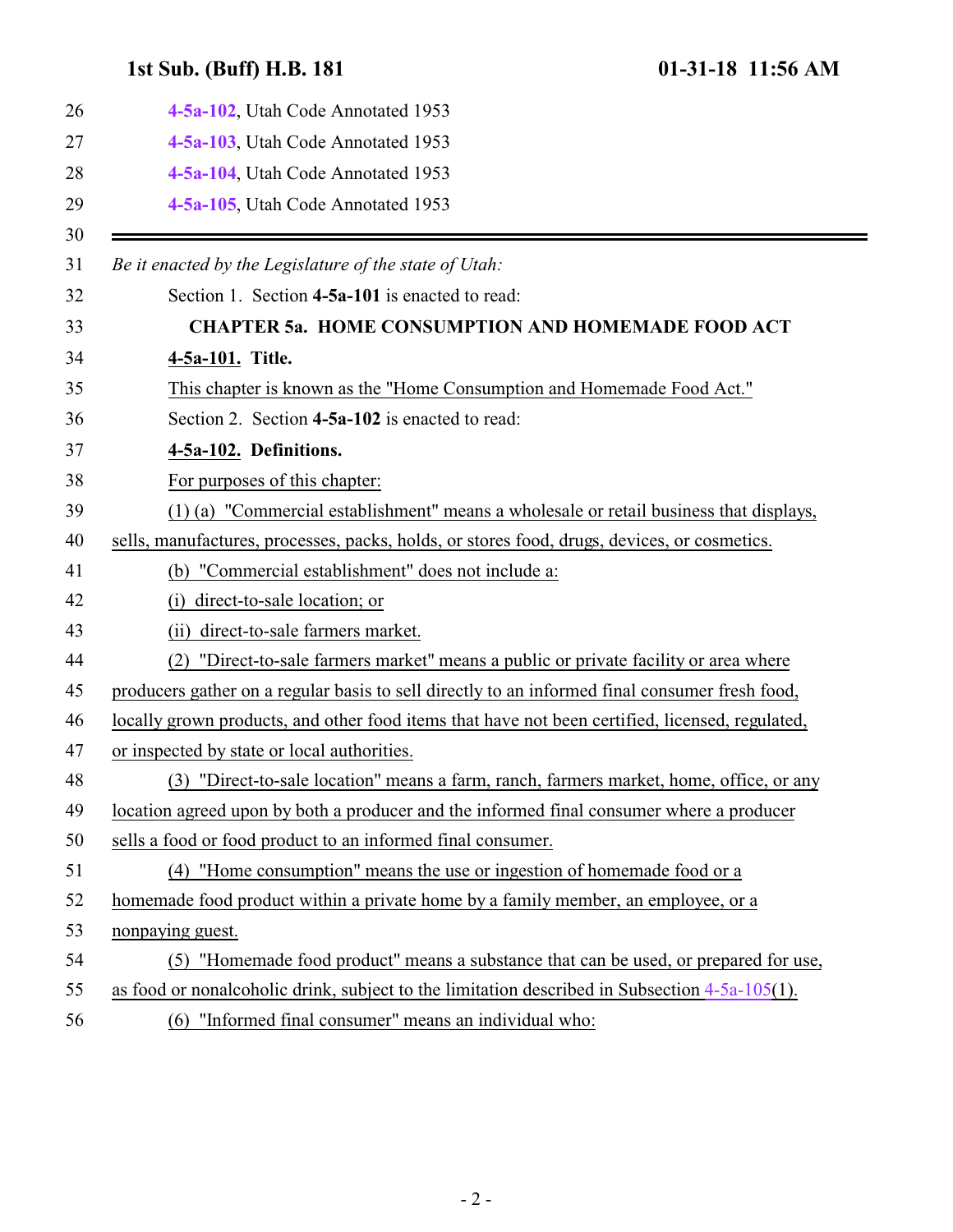<span id="page-2-1"></span><span id="page-2-0"></span>

| 57 | (a) purchases the product directly from the producer;                                             |
|----|---------------------------------------------------------------------------------------------------|
| 58 | (b) does not resell the product; and                                                              |
| 59 | (c) has been informed that the product is not certified, licensed, regulated, or inspected        |
| 60 | by the state.                                                                                     |
| 61 | "Producer" means a person who harvests or produces homemade food or a<br>(7)                      |
| 62 | homemade food product.                                                                            |
| 63 | Section 3. Section 4-5a-103 is enacted to read:                                                   |
| 64 | 4-5a-103. Regulation of a direct-to-sale farmers market.                                          |
| 65 | (1) A direct-to-sale farmers market selling homemade food under this chapter shall:               |
| 66 | (a) display signage indicating to an informed final consumer that the homemade food               |
| 67 | and food products sold by producers at the market have not been certified, licensed, regulated,   |
| 68 | or inspected by state or local authorities; and                                                   |
| 69 | (b) only include products for sale that have not been certified, licensed, regulated, or          |
| 70 | inspected by state or local authorities.                                                          |
| 71 | (2) If the direct-to-sale farmers market is in any way associated with a farmers market           |
| 72 | as defined in Subsection $4-5-102(5)$ , the direct-to-sale farmers market section selling         |
| 73 | homemade food under this chapter shall comply with the following requirements:                    |
| 74 | (a) the direct-to-sale farmers market section shall be separated from the farmers market          |
| 75 | section; and                                                                                      |
| 76 | (b) the separate direct-to-sale farmers market section shall include signs or other               |
| 77 | markings clearly indicating which space is the farmers market space offering inspected items      |
| 78 | for sale and which space is the direct-to-sale farmers market space offering items that are       |
| 79 | uninspected.                                                                                      |
| 80 | (3) The department may make rules, in accordance with Title 63G, Chapter 3, Utah                  |
| 81 | Administrative Rulemaking Act, regarding the signage described in Subsection (1).                 |
| 82 | Section 4. Section 4-5a-104 is enacted to read:                                                   |
| 83 | 4-5a-104. Home producer direct sales -- Exempt from regulation.                                   |
| 84 | (1) A producer is exempt from state, county, or city licensing, permitting, certification,        |
| 85 | inspection, packaging, and labeling requirements, except as described in this section, related to |
| 86 | the preparation, serving, use, consumption, or storage of food and food products if:              |
| 87 | (a) the producer complies with the requirements of this chapter; and                              |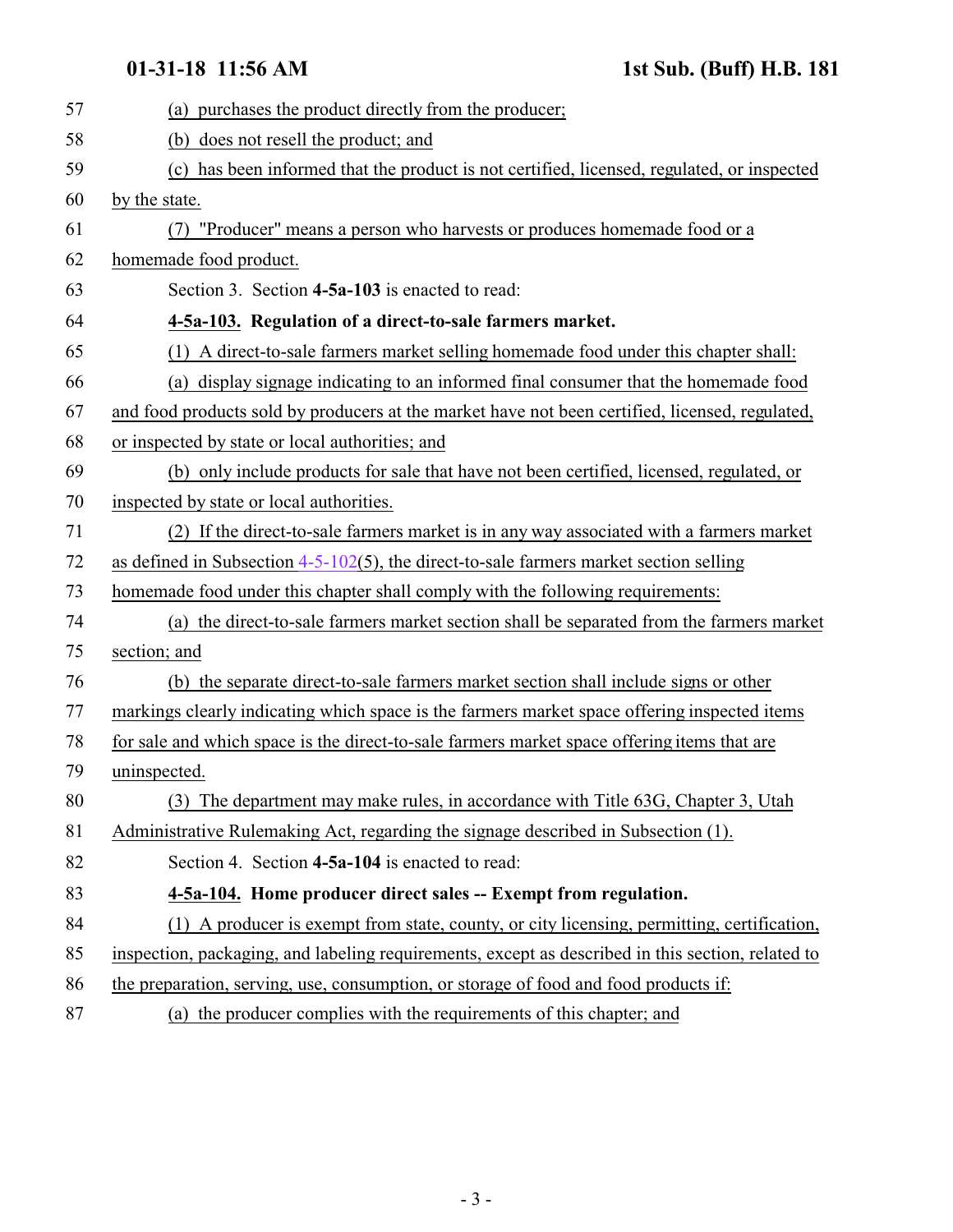### **1st Sub. (Buff) H.B. 181 01-31-18 11:56 AM**

<span id="page-3-0"></span>

| 88  | (b) the homemade food or homemade food product is:                                                |
|-----|---------------------------------------------------------------------------------------------------|
| 89  | produced and sold within the state;<br>(i)                                                        |
| 90  | (ii) sold directly to an informed final consumer;                                                 |
| 91  | (iii) for home consumption; and                                                                   |
| 92  | (iv) not exempted under Subsection $4-5a-105(1)$ .                                                |
| 93  | Food or food products sold under this section shall be labeled with:                              |
| 94  | (a) the producer's name and address;                                                              |
| 95  | (b) a disclosure statement indicating that the product is:                                        |
| 96  | not for resale; and<br>(i)                                                                        |
| 97  | processed and prepared without state or local inspection; and<br>(ii)                             |
| 98  | (c) a statement listing whether the food or food product contains, or was prepared in a           |
| 99  | location that also handles, common allergens including milk, soy, wheat, eggs, peanuts, or tree   |
| 100 | nuts, fish, or shellfish.                                                                         |
| 101 | $(3)$ (a) Except as provided in Subsection $(3)(b)$ , homemade food or a homemade food            |
| 102 | product that is exempt from certain regulations as described in this chapter may not be sold to,  |
| 103 | or used by, a restaurant or commercial establishment.                                             |
| 104 | (b) A producer may sell a raw, unprocessed fruit or vegetable to a restaurant or                  |
| 105 | commercial establishment.                                                                         |
| 106 | (4) A producer selling homemade food or homemade food products exempt under this                  |
| 107 | section shall inform the final consumer that the food or food product is not certified, licensed, |
| 108 | regulated, or inspected by the state or any county or city.                                       |
| 109 | Section 5. Section 4-5a-105 is enacted to read:                                                   |
| 110 | 4-5a-105. Limitations.                                                                            |
| 111 | This chapter does not apply to the sale of:                                                       |
| 112 | (a) raw dairy or raw dairy products; or                                                           |
| 113 | (b) meat products, with the following exceptions:                                                 |
| 114 | (i) the sale of poultry and poultry products if the producer:                                     |
| 115 | (A) slaughters no more than 1,000 birds per year in accordance with the U.S.D.A.                  |
| 116 | 1,000 bird exemption; and                                                                         |
| 117 | (B) follows the United States Department of Agriculture, Food Safety and Inspection               |
| 118 | Service document titled "Guidance for Determining Whether A Poultry Slaughter or Processing       |